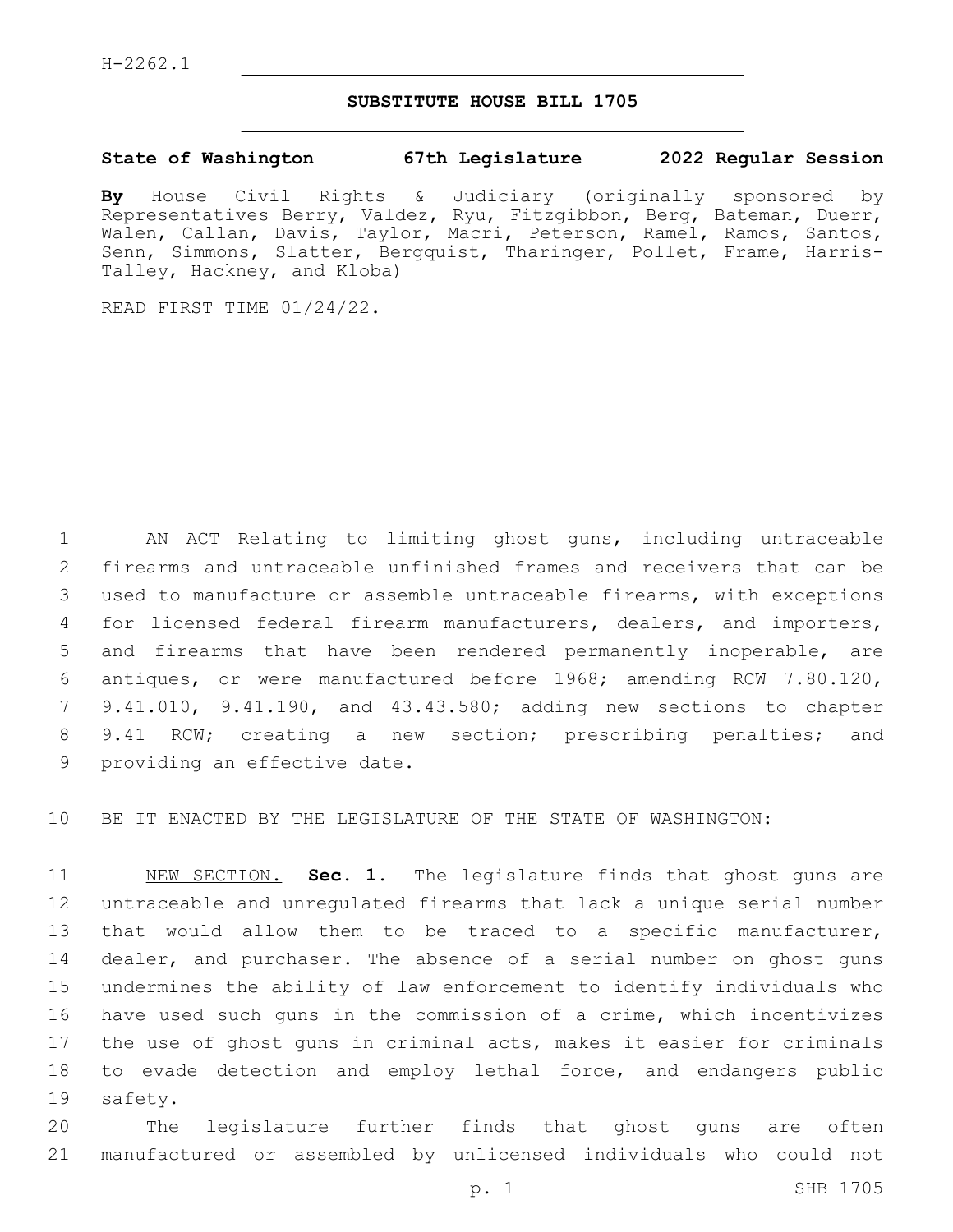pass a background check and lawfully obtain a firearm, and that such individuals often purchase unfinished frames or receivers (also known as 80 percent receivers) and build-it-yourself ghost gun kits from unregulated online sellers, in retail stores, and at gun shows. Such kits typically contain all the parts, tools, and instructions needed to assemble a ghost gun, and are designed to enable untrained individuals to readily assemble ghost guns with common household tools in a matter of hours, regardless of whether that individual 9 could lawfully purchase or obtain a firearm.

 The legislature further finds the proliferation of ghost guns, ghost gun kits, and untraceable unfinished frames and receivers threatens public safety. Nationwide, the bureau of alcohol, tobacco, firearms, and explosives reported that about 10,000 ghost guns were recovered in 2019. Between 2016 and 2020, more than 23,000 unserialized firearms were recovered by law enforcement from potential crime scenes, including 325 homicide or attempted homicide crime scenes. Nationally, untraceable ghost guns have been used to perpetrate mass shootings, attack law enforcement officers, and commit robbery and assault. Ghost guns are becoming increasingly prevalent throughout the west coast and across the United States.

 The legislature further finds that Washington currently imposes few restrictions on untraceable firearms and concludes Washington law must be updated to limit the spread of ghost guns and mitigate the 24 harms caused by these weapons.

 The legislature intends this act to be interpreted in a manner consistent with federal firearm laws and regulations, subject to the modifications in proposed federal rule 2021R-05, updating 27 C.F.R. Parts 447, 478, and 479, published in the federal register (Vol. 86, 29 No. 97) on May 21, 2021.

 **Sec. 2.** RCW 7.80.120 and 2021 c 65 s 8 are each amended to read 31 as follows:

 (1) A person found to have committed a civil infraction shall be 33 assessed a monetary penalty.

 (a) The maximum penalty and the default amount for a class 1 35 civil infraction shall be ((two hundred fifty dollars)) \$250, not including statutory assessments, except for an infraction of state law involving (i) potentially dangerous litter as specified in RCW 70A.200.060(4) or violent video or computer games under RCW 9.91.180, 39 in which case the maximum penalty and default amount is ( $f$ ive

p. 2 SHB 1705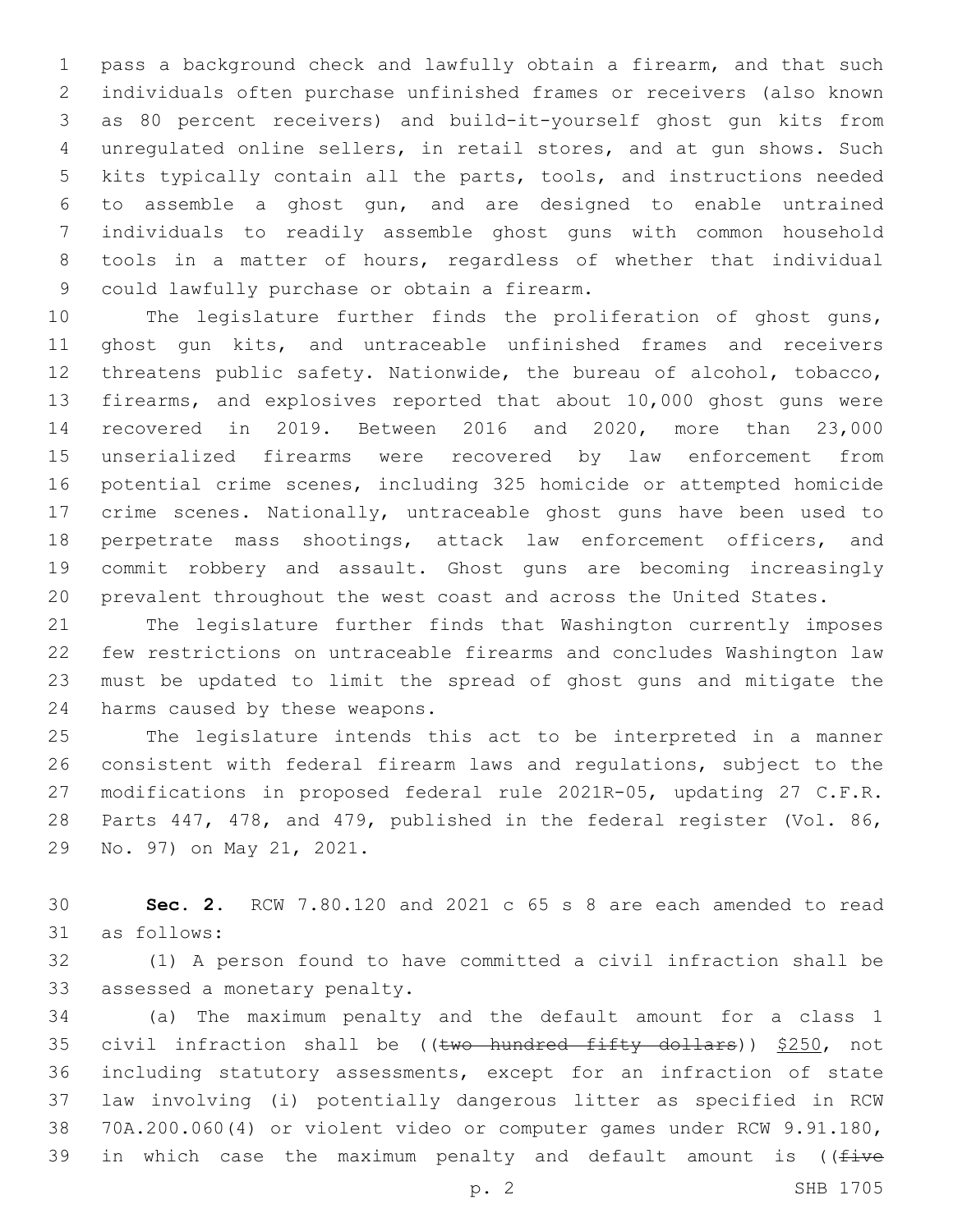hundred dollars)) \$500; or (ii) a person's refusal to submit to a test or tests pursuant to RCW 79A.60.040 and 79A.60.700, in which 3 case the maximum penalty and default amount is ((one thousand 4 dollars)) \$1,000; or (iii) the misrepresentation of service animals under RCW 49.60.214, in which case the maximum penalty and default amount is ((five hundred dollars)) \$500; or (iv) untraceable firearms pursuant to section 5 of this act or unfinished frames or receivers pursuant to section 6 of this act, in which case the maximum penalty 9 and default amount is \$500;

 (b) The maximum penalty and the default amount for a class 2 11 civil infraction shall be ((one hundred twenty-five dollars)) \$125, 12 not including statutory assessments;

 (c) The maximum penalty and the default amount for a class 3 14 civil infraction shall be ((fifty dollars)) \$50, not including 15 statutory assessments; and

 (d) The maximum penalty and the default amount for a class 4 17 civil infraction shall be ((twenty-five dollars)) \$25, not including 18 statutory assessments.

 (2) The supreme court shall prescribe by rule the conditions under which local courts may exercise discretion in assessing fines 21 for civil infractions.

 (3) Whenever a monetary penalty is imposed by a court under this chapter it is immediately payable. If the person is unable to pay at that time the court may grant an extension of the period in which the penalty may be paid. If the penalty is not paid on or before the time established for payment, the court may proceed to collect the penalty in the same manner as other civil judgments and may notify the 28 prosecuting authority of the failure to pay.

 (4) The court may also order a person found to have committed a 30 civil infraction to make restitution.

 **Sec. 3.** RCW 9.41.010 and 2021 c 215 s 93 are each amended to 32 read as follows:

 Unless the context clearly requires otherwise, the definitions in 34 this section apply throughout this chapter.

 (1) "Antique firearm" means a firearm or replica of a firearm not designed or redesigned for using rim fire or conventional center fire ignition with fixed ammunition and manufactured in or before 1898, including any matchlock, flintlock, percussion cap, or similar type of ignition system and also any firearm using fixed ammunition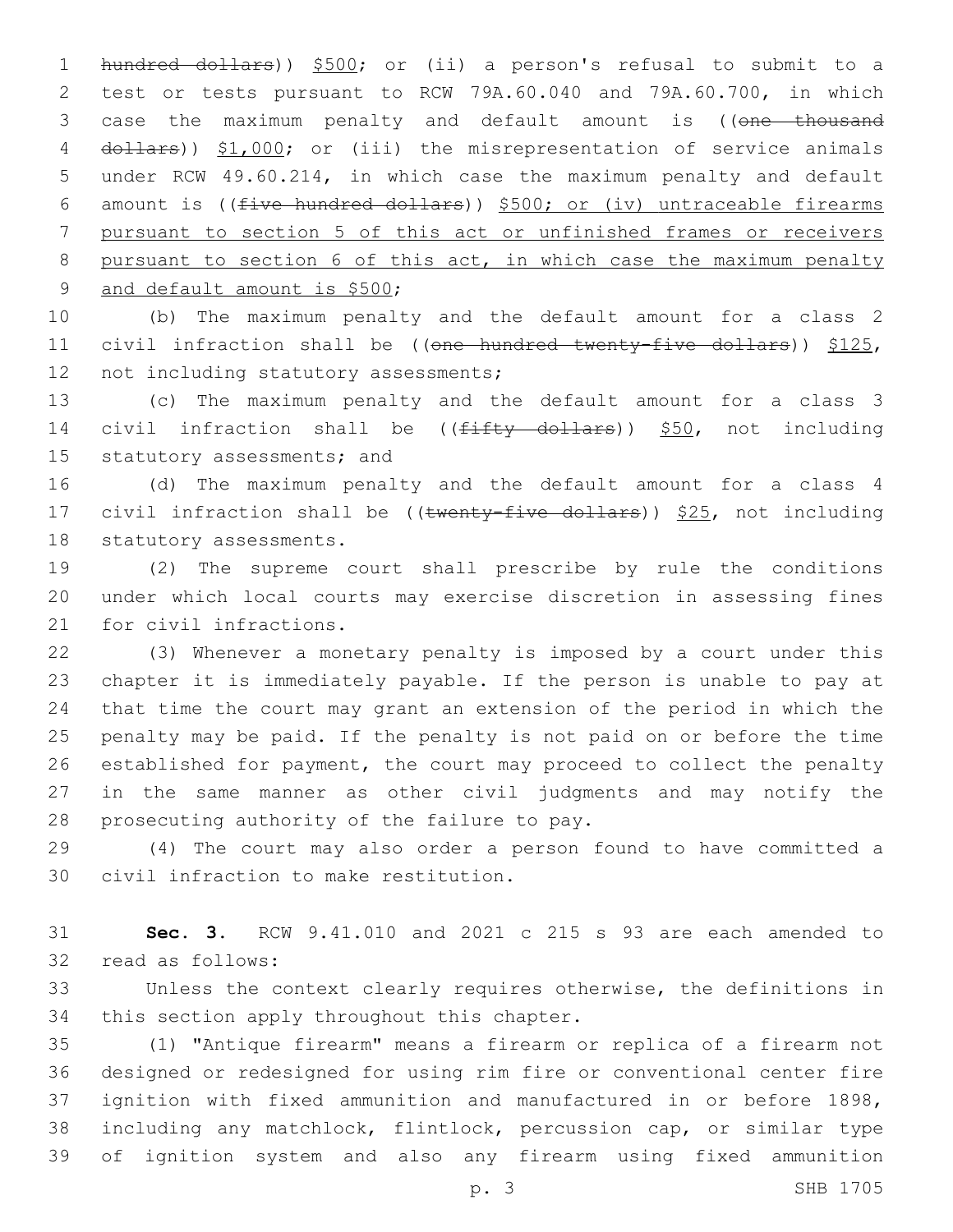manufactured in or before 1898, for which ammunition is no longer manufactured in the United States and is not readily available in the 3 ordinary channels of commercial trade.

(2) "Assemble" means to fit together component parts.

 (3) "Barrel length" means the distance from the bolt face of a closed action down the length of the axis of the bore to the crown of the muzzle, or in the case of a barrel with attachments to the end of any legal device permanently attached to the end of the muzzle.

 $((+3))$   $(4)$  "Bump-fire stock" means a butt stock designed to be attached to a semiautomatic firearm with the effect of increasing the rate of fire achievable with the semiautomatic firearm to that of a fully automatic firearm by using the energy from the recoil of the firearm to generate reciprocating action that facilitates repeated 14 activation of the trigger.

 $($  $($  $($  $($  $($  $4$  $)$  $)$   $($   $5$  $)$  "Crime of violence" means:

 (a) Any of the following felonies, as now existing or hereafter amended: Any felony defined under any law as a class A felony or an attempt to commit a class A felony, criminal solicitation of or criminal conspiracy to commit a class A felony, manslaughter in the first degree, manslaughter in the second degree, indecent liberties if committed by forcible compulsion, kidnapping in the second degree, arson in the second degree, assault in the second degree, assault of a child in the second degree, extortion in the first degree, burglary in the second degree, residential burglary, and robbery in the second 25 degree;

 (b) Any conviction for a felony offense in effect at any time prior to June 6, 1996, which is comparable to a felony classified as a crime of violence in (a) of this subsection; and

 (c) Any federal or out-of-state conviction for an offense comparable to a felony classified as a crime of violence under (a) or 31 (b) of this subsection.

 (( $(45)$ )) (6) "Curio or relic" has the same meaning as provided in 33 27 C.F.R. Sec. 478.11.

 (( $(46)$ )) (7) "Dealer" means a person engaged in the business of selling firearms at wholesale or retail who has, or is required to have, a federal firearms license under 18 U.S.C. Sec. 923(a). A person who does not have, and is not required to have, a federal firearms license under 18 U.S.C. Sec. 923(a), is not a dealer if that person makes only occasional sales, exchanges, or purchases of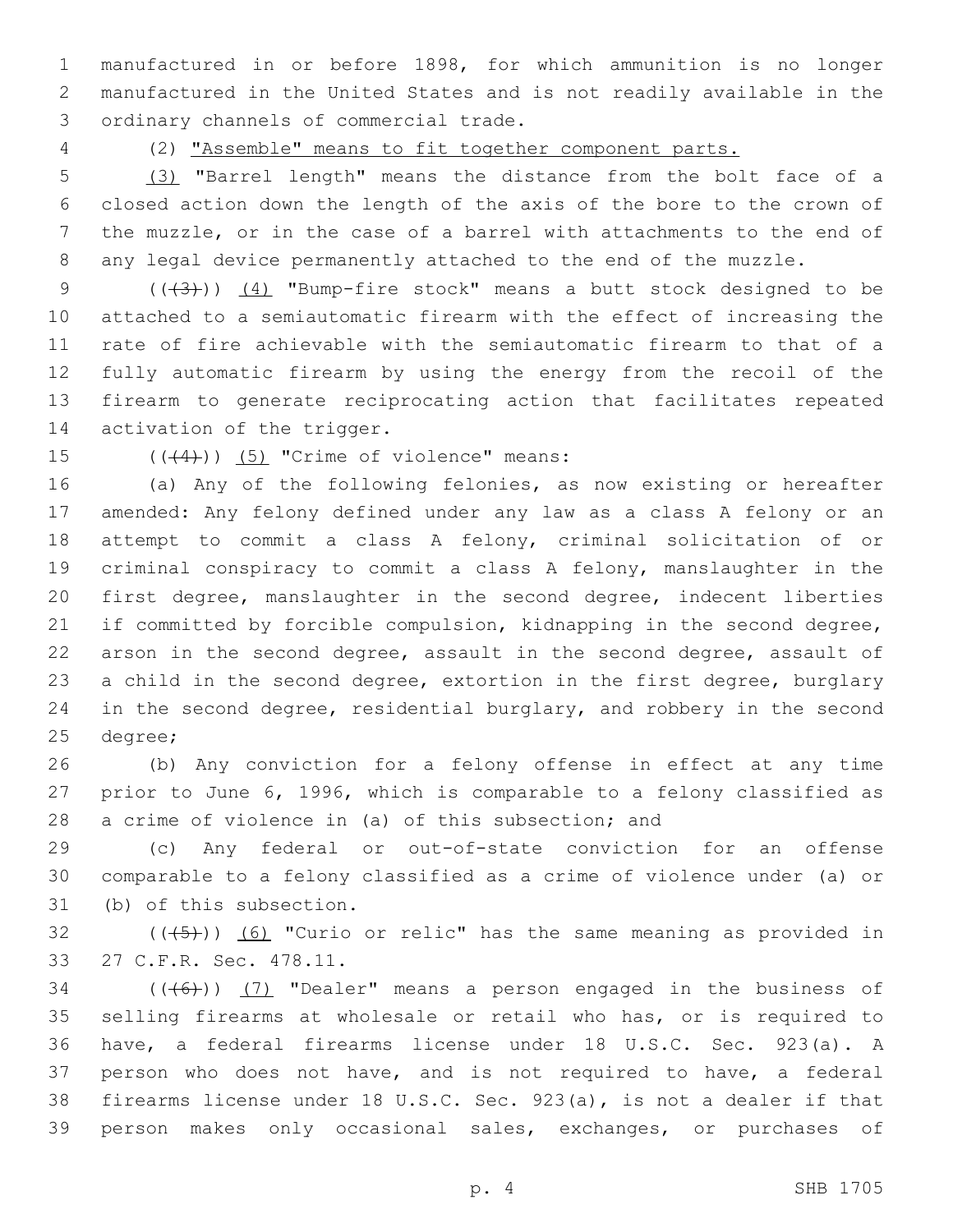1 firearms for the enhancement of a personal collection or for a hobby, 2 or sells all or part of his or her personal collection of firearms.

 $(1, 3, 1)$  (( $(1, 7)$ )) (8) "Family or household member" has the same meaning as in RCW 7.105.010.4

5 (((8))) (9) "Federal firearms dealer" means a licensed dealer as 6 defined in 18 U.S.C. Sec. 921(a)(11).

7 (10) "Federal firearms importer" means a licensed importer as 8 defined in 18 U.S.C. Sec. 921(a)(9).

9 (11) "Federal firearms manufacturer" means a licensed 10 manufacturer as defined in 18 U.S.C. Sec. 921(a)(10).

11 (12) "Felony" means any felony offense under the laws of this 12 state or any federal or out-of-state offense comparable to a felony 13 offense under the laws of this state.

14 (((49)) (13) "Felony firearm offender" means a person who has previously been convicted or found not guilty by reason of insanity in this state of any felony firearm offense. A person is not a felony firearm offender under this chapter if any and all qualifying offenses have been the subject of an expungement, pardon, annulment, certificate, or rehabilitation, or other equivalent procedure based on a finding of the rehabilitation of the person convicted or a pardon, annulment, or other equivalent procedure based on a finding 22 of innocence.

## 23  $((+10))$   $(14)$  "Felony firearm offense" means:

24 (a) Any felony offense that is a violation of this chapter;

25 (b) A violation of RCW 9A.36.045;

26 (c) A violation of RCW 9A.56.300;

27 (d) A violation of RCW 9A.56.310;

28 (e) Any felony offense if the offender was armed with a firearm 29 in the commission of the offense.

 $((+11))$   $(15)$  "Firearm" means a weapon or device from which a projectile or projectiles may be fired by an explosive such as gunpowder. "Firearm" does not include a flare gun or other pyrotechnic visual distress signaling device, or a powder-actuated tool or other device designed solely to be used for construction 35 purposes.

36 ((+12))) (16)(a) "Frame or receiver" means a part of a firearm 37 that, when the complete firearm is assembled, is visible from the 38 exterior and provides housing or a structure designed to hold or 39 integrate one or more fire control components, even if pins or other 40 attachments are required to connect the fire control components. Any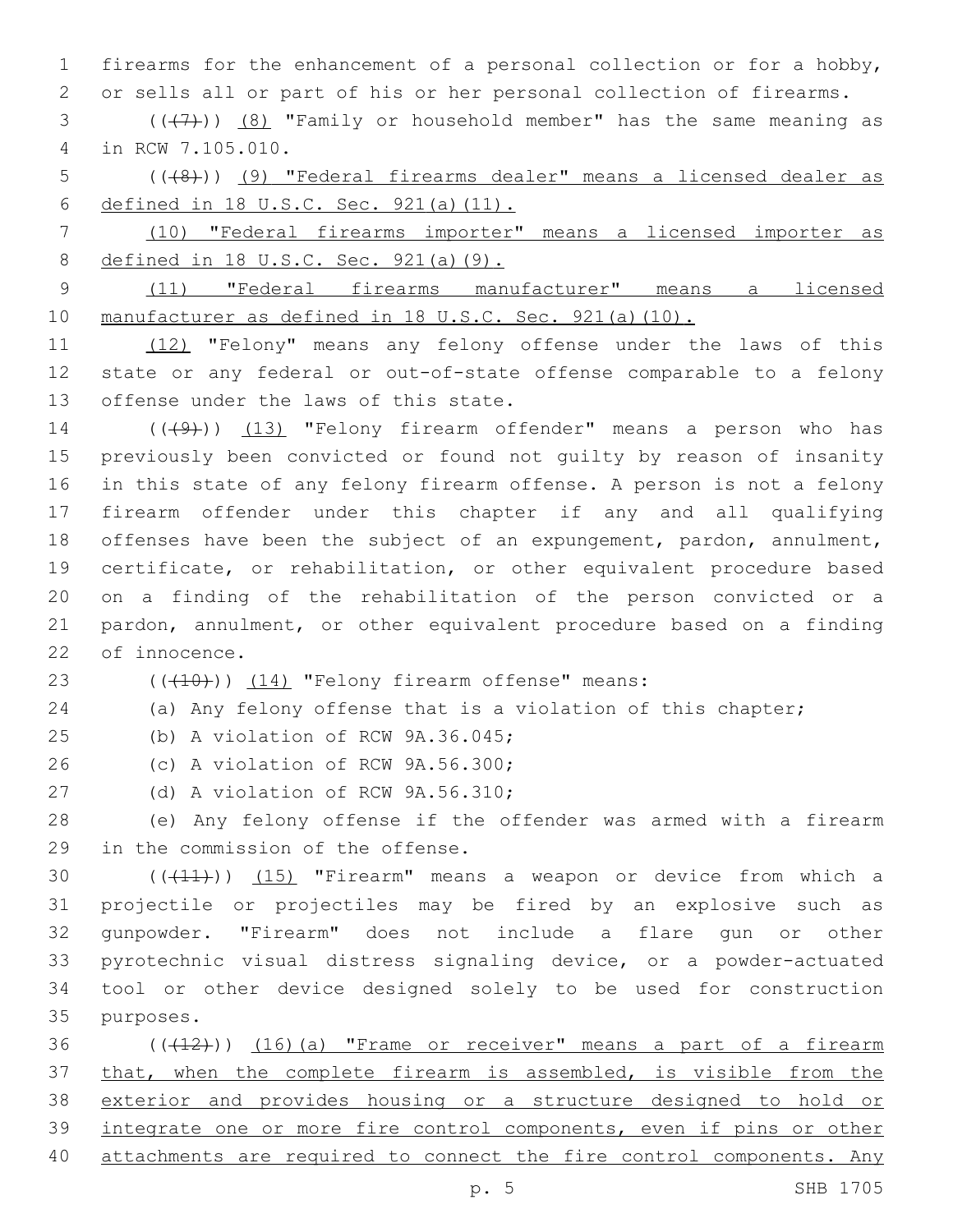1 such part identified with a serial number shall be presumed, absent 2 an official determination by the bureau of alcohol, tobacco, 3 firearms, and explosives or other reliable evidence to the contrary, 4 to be a frame or receiver. 5 (b) For purposes of this subsection, "fire control component"

 means a component necessary for the firearm to initiate, complete, or continue the firing sequence, including any of the following: Hammer, bolt, bolt carrier, breechblock, cylinder, trigger mechanism, firing pin, striker, or slide rails.

10  $(17)$  "Gun" has the same meaning as firearm.

11 (((413))) (18) "Intimate partner" has the same meaning as provided 12 in RCW 7.105.010.

13 (( $(14)$ )) (19) "Law enforcement officer" includes a general authority Washington peace officer as defined in RCW 10.93.020, or a specially commissioned Washington peace officer as defined in RCW 10.93.020. "Law enforcement officer" also includes a limited authority Washington peace officer as defined in RCW 10.93.020 if such officer is duly authorized by his or her employer to carry a 19 concealed pistol.

20 (((15))) (20) "Lawful permanent resident" has the same meaning 21 afforded a person "lawfully admitted for permanent residence" in 8 22 U.S.C. Sec. 1101(a)(20).

 $(1.46)$  ( $(1.6)$ ) (21) "Licensed collector" means a person who is 24 federally licensed under 18 U.S.C. Sec. 923(b).

 $25$  ( $(\overline{+17})$ )  $(22)$  "Licensed dealer" means a person who is federally 26 licensed under 18 U.S.C. Sec. 923(a).

27 (((18))) (23) "Loaded" means:

28 (a) There is a cartridge in the chamber of the firearm;

29 (b) Cartridges are in a clip that is locked in place in the 30 firearm;

31 (c) There is a cartridge in the cylinder of the firearm, if the 32 firearm is a revolver;

33 (d) There is a cartridge in the tube or magazine that is inserted 34 in the action; or

35 (e) There is a ball in the barrel and the firearm is capped or 36 primed if the firearm is a muzzle loader.

37 (((419)) (24) "Machine gun" means any firearm known as a machine gun, mechanical rifle, submachine gun, or any other mechanism or instrument not requiring that the trigger be pressed for each shot and having a reservoir clip, disc, drum, belt, or other separable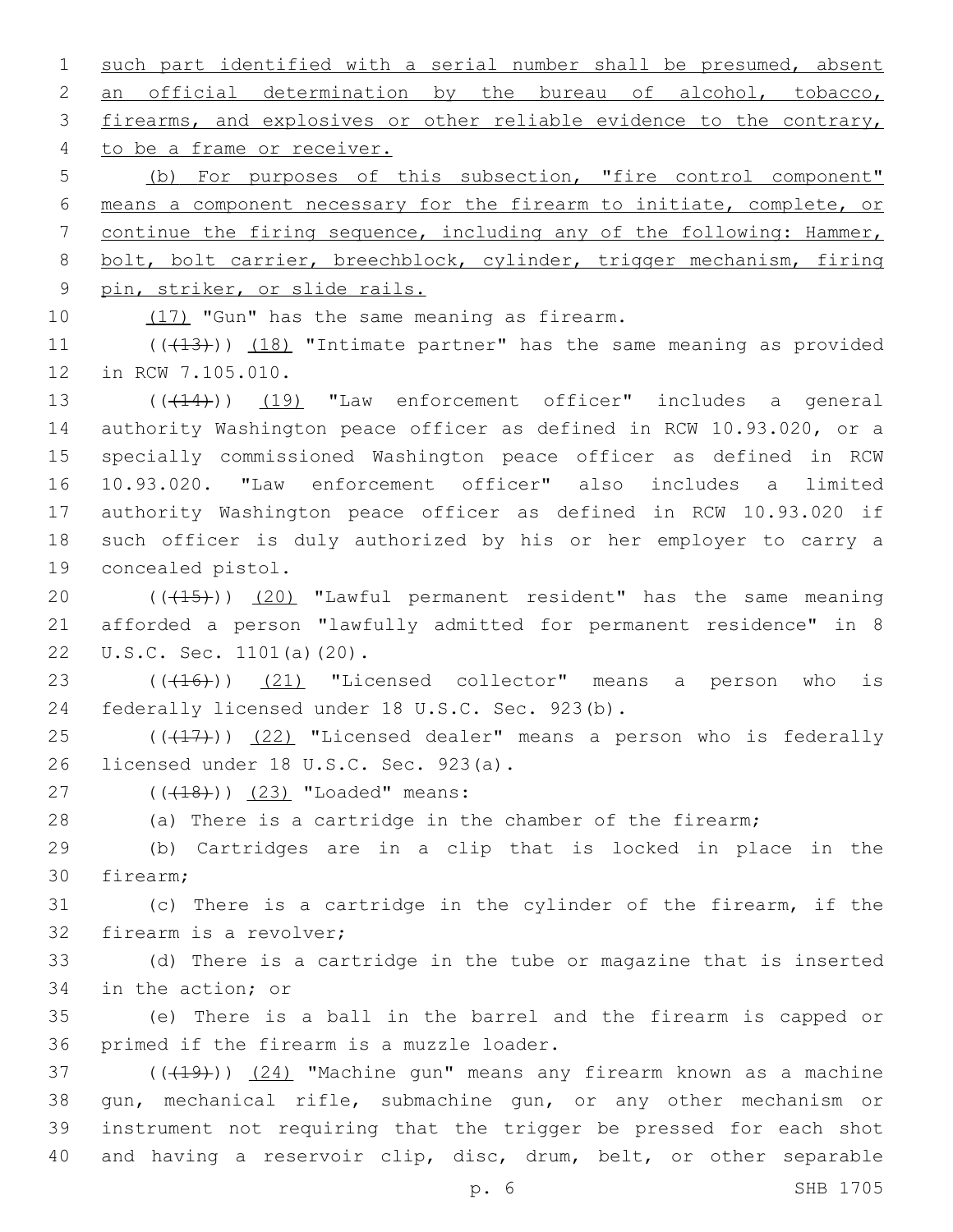1 mechanical device for storing, carrying, or supplying ammunition 2 which can be loaded into the firearm, mechanism, or instrument, and 3 fired therefrom at the rate of five or more shots per second.

4 (((20))) (25) "Manufacture" means, with respect to a firearm, the 5 fabrication, making, formation, production, or construction of a 6 firearm, by manual labor or by machinery.

 $7$  ( $(\frac{21}{2})$ ) (26) "Nonimmigrant alien" means a person defined as such 8 in 8 U.S.C. Sec. 1101(a)(15).

9 (( $(22)$ )) (27) "Person" means any individual, corporation, 10 company, association, firm, partnership, club, organization, society, 11 joint stock company, or other legal entity.

12  $((+23))$   $(28)$  "Pistol" means any firearm with a barrel less than 13 sixteen inches in length, or is designed to be held and fired by the 14 use of a single hand.

15 (( $(24)$ )) (29) "Rifle" means a weapon designed or redesigned, made or remade, and intended to be fired from the shoulder and designed or redesigned, made or remade, and intended to use the energy of the explosive in a fixed metallic cartridge to fire only a single projectile through a rifled bore for each single pull of the trigger.

20  $((+25))$   $(30)$  "Sale" and "sell" mean the actual approval of the 21 delivery of a firearm in consideration of payment or promise of 22 payment.

23  $((+26))$   $(31)$  "Secure gun storage" means:

24 (a) A locked box, gun safe, or other secure locked storage space 25 that is designed to prevent unauthorized use or discharge of a 26 firearm; and

27 (b) The act of keeping an unloaded firearm stored by such means.

28 (((27))) (32)(a) "Semiautomatic assault rifle" means any rifle which utilizes a portion of the energy of a firing cartridge to extract the fired cartridge case and chamber the next round, and which requires a separate pull of the trigger to fire each cartridge.

 (b) "Semiautomatic assault rifle" does not include antique firearms, any firearm that has been made permanently inoperable, or any firearm that is manually operated by bolt, pump, lever, or slide 35 action.

36 (( $(28)$ )) (33) "Serious offense" means any of the following 37 felonies or a felony attempt to commit any of the following felonies, 38 as now existing or hereafter amended:

39 (a) Any crime of violence;

p. 7 SHB 1705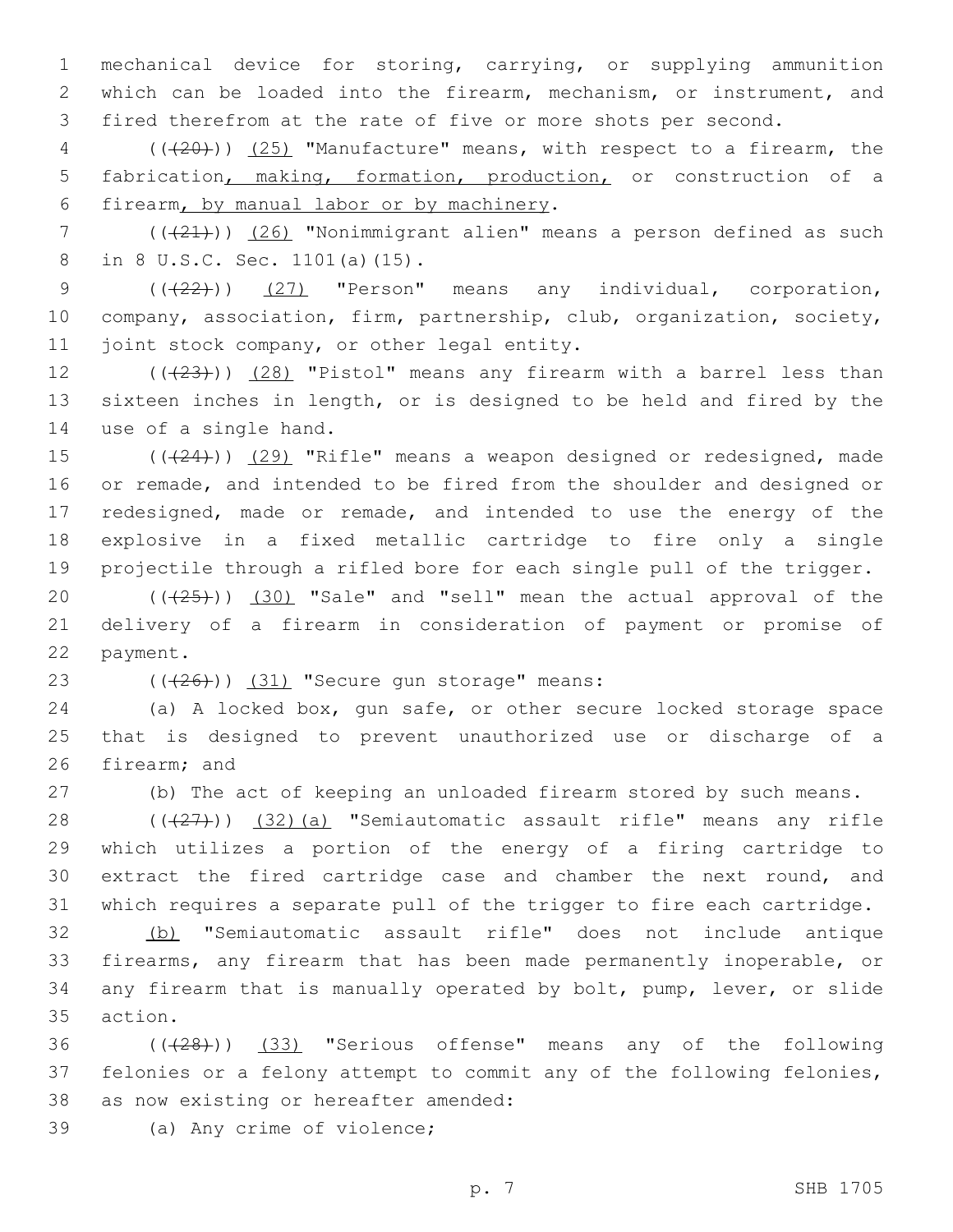(b) Any felony violation of the uniform controlled substances act, chapter 69.50 RCW, that is classified as a class B felony or that has a maximum term of imprisonment of at least ten years;

- (c) Child molestation in the second degree;4
- (d) Incest when committed against a child under age fourteen;
- (e) Indecent liberties;6
- 7 (f) Leading organized crime;
- 8 (g) Promoting prostitution in the first degree;
- 9 (h) Rape in the third degree;
- 10 (i) Drive-by shooting;
- 11 (j) Sexual exploitation;

 (k) Vehicular assault, when caused by the operation or driving of a vehicle by a person while under the influence of intoxicating liquor or any drug or by the operation or driving of a vehicle in a 15 reckless manner;

 (l) Vehicular homicide, when proximately caused by the driving of any vehicle by any person while under the influence of intoxicating liquor or any drug as defined by RCW 46.61.502, or by the operation 19 of any vehicle in a reckless manner;

 (m) Any other class B felony offense with a finding of sexual motivation, as "sexual motivation" is defined under RCW 9.94A.030;

 (n) Any other felony with a deadly weapon verdict under RCW 23 9.94A.825;

 (o) Any felony offense in effect at any time prior to June 6, 1996, that is comparable to a serious offense, or any federal or out- of-state conviction for an offense that under the laws of this state would be a felony classified as a serious offense; or

28 (p) Any felony conviction under RCW 9.41.115.

 (((29))) (34) "Short-barreled rifle" means a rifle having one or more barrels less than sixteen inches in length and any weapon made from a rifle by any means of modification if such modified weapon has 32 an overall length of less than twenty-six inches.

33 (((430))) (35) "Short-barreled shotgun" means a shotgun having one or more barrels less than eighteen inches in length and any weapon made from a shotgun by any means of modification if such modified weapon has an overall length of less than twenty-six inches.

 $(1,37)$  ( $(1,31)$ ) (36) "Shotgun" means a weapon with one or more barrels, designed or redesigned, made or remade, and intended to be fired from the shoulder and designed or redesigned, made or remade, and intended to use the energy of the explosive in a fixed shotgun shell to fire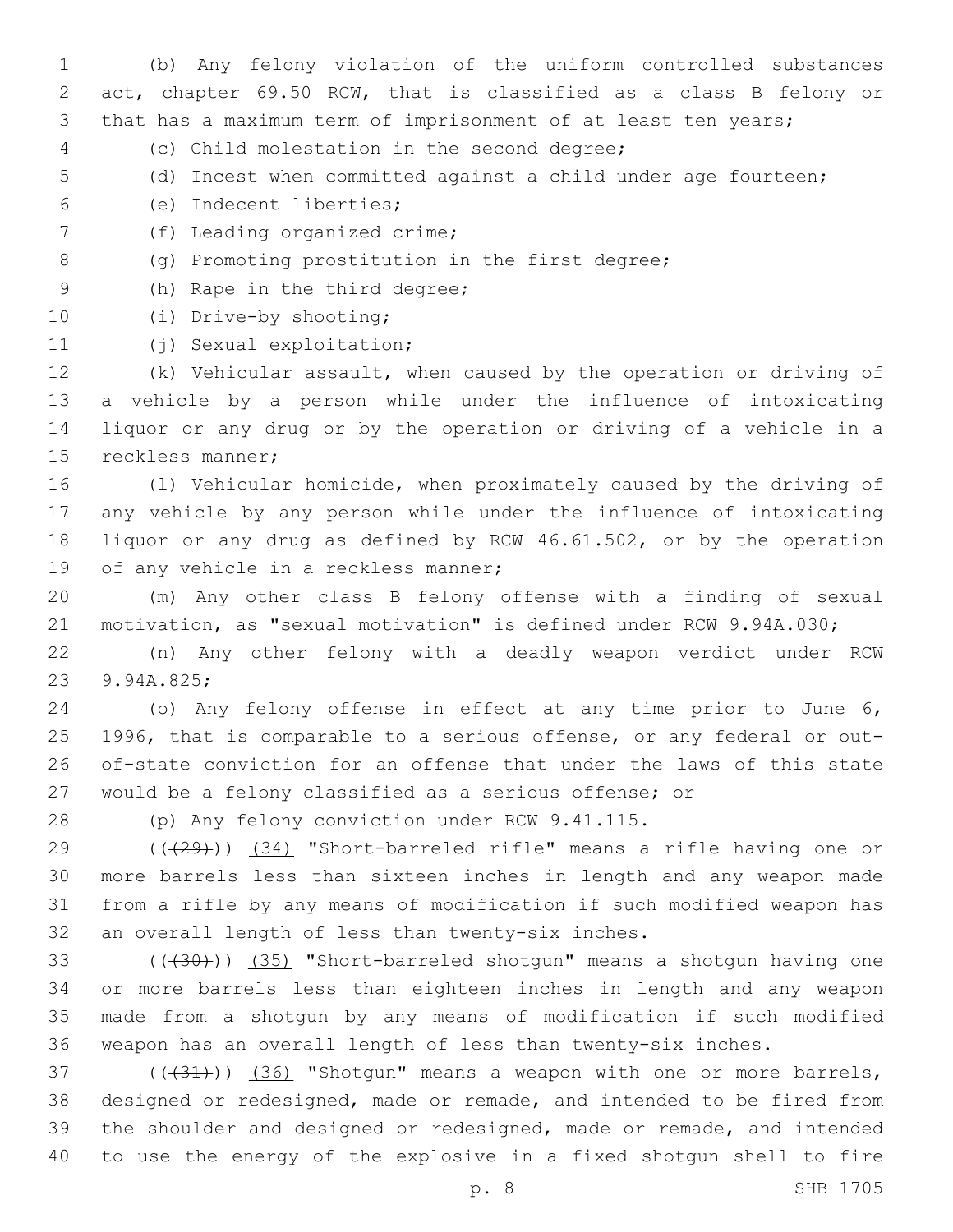1 through a smooth bore either a number of ball shot or a single 2 projectile for each single pull of the trigger.

3 (( $(32)$ )) (37) "Transfer" means the intended delivery of a firearm to another person without consideration of payment or promise of payment including, but not limited to, gifts and loans. "Transfer" does not include the delivery of a firearm owned or leased by an entity licensed or qualified to do business in the state of Washington to, or return of such a firearm by, any of that entity's employees or agents, defined to include volunteers participating in an honor guard, for lawful purposes in the ordinary course of 11 business.

12 (( $(33)$ )) (38) "Undetectable firearm" means any firearm that is 13 not as detectable as 3.7 ounces of 17-4 PH stainless steel by walk-14 through metal detectors or magnetometers commonly used at airports or 15 any firearm where the barrel, the slide or cylinder, or the frame or 16 receiver of the firearm would not generate an image that accurately 17 depicts the shape of the part when examined by the types of X-ray 18 machines commonly used at airports.

19 (( $(34)$ )) (39)(a) "Unfinished frame or receiver" means a frame or 20 receiver that is partially complete, disassembled, or inoperable, 21 that: (i) Has reached a stage in manufacture where it may readily be 22 completed, assembled, converted, or restored to a functional state; 23 or (ii) is marketed or sold to the public to become or be used as the 24 frame or receiver of a functional firearm once finished or completed, 25 including without limitation products marketed or sold to the public 26 as an 80 percent frame or receiver or unfinished frame or receiver.

27 (b) For purposes of this subsection:

28 (i) "Readily" means a process that is fairly or reasonably 29 efficient, quick, and easy, but not necessarily the most efficient, 30 speedy, or easy process. Factors relevant in making this 31 determination, with no single one controlling, include the following: 32 (A) Time, i.e., how long it takes to finish the process; (B) ease, 33 i.e., how difficult it is to do so; (C) expertise, i.e., what 34 knowledge and skills are required; (D) equipment, i.e., what tools 35 are required; (E) availability, i.e., whether additional parts are 36 required, and how easily they can be obtained; (F) expense, i.e., how 37 much it costs; (G) scope, i.e., the extent to which the subject of 38 the process must be changed to finish it; and (H) feasibility, i.e., 39 whether the process would damage or destroy the subject of the 40 process, or cause it to malfunction.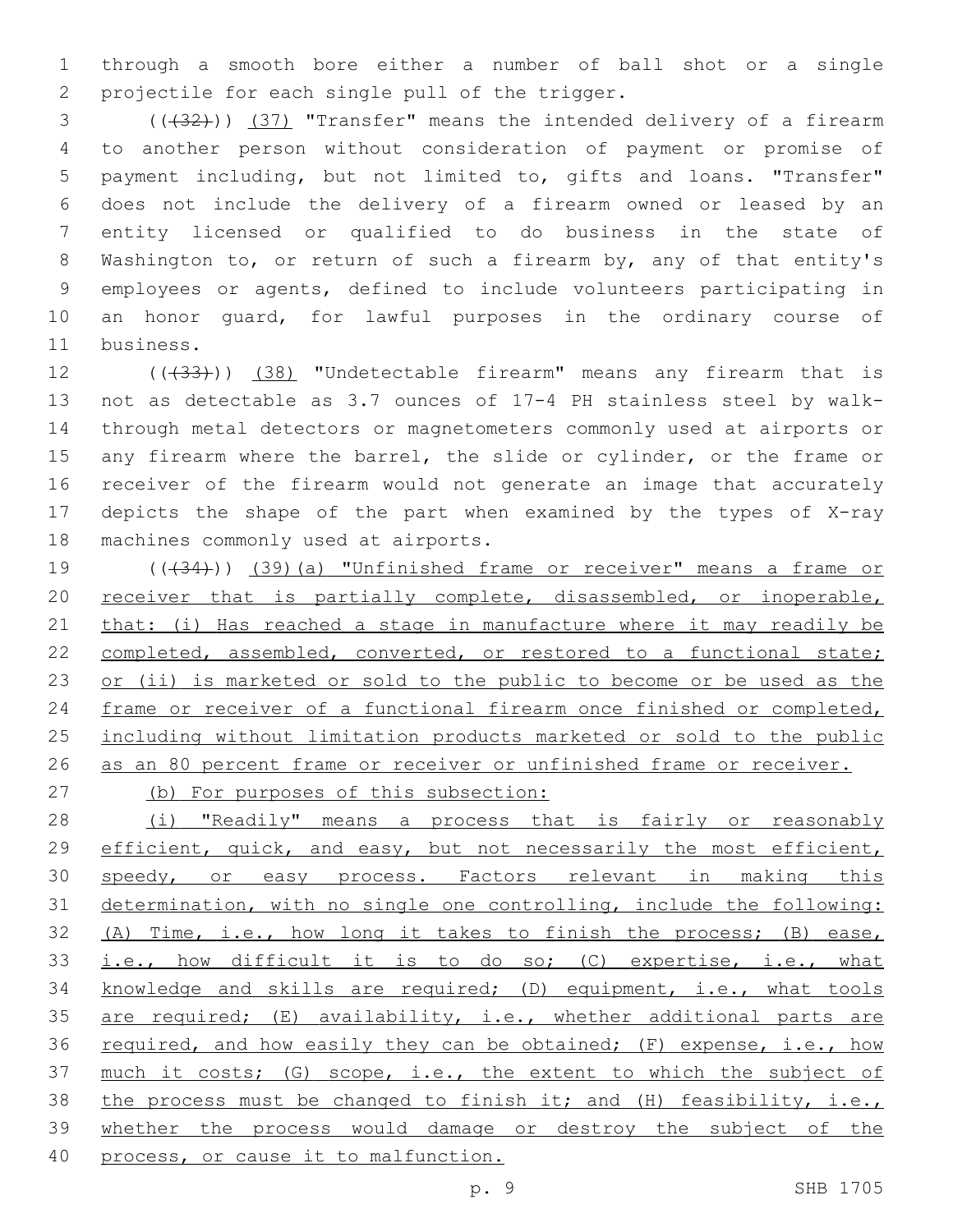(ii) "Partially complete," as it modifies frame or receiver, means a forging, casting, printing, extrusion, machined body, or similar article that has reached a stage in manufacture where it is clearly identifiable as an unfinished component part of a firearm.

 (40) "Unlicensed person" means any person who is not a licensed 6 dealer under this chapter.

 (((35))) (41) "Untraceable firearm" means any firearm manufactured after July 1, 2019, that is not an antique firearm and that cannot be traced by law enforcement by means of a serial number 10 affixed to the firearm by a ((federally licensed manufacturer or 11 importer)) federal firearms manufacturer, federal firearms importer, or federal firearms dealer in compliance with all federal laws and 13 regulations.

 **Sec. 4.** RCW 9.41.190 and 2019 c 243 s 3 are each amended to read 15 as follows:

 (1) Except as otherwise provided in this section, it is unlawful 17 for any person to:

 (a) Manufacture, own, buy, sell, loan, furnish, transport, or have in possession or under control, any machine gun, bump-fire stock, undetectable firearm, short-barreled shotgun, or short-21 barreled rifle:

 (b) Manufacture, own, buy, sell, loan, furnish, transport, or have in possession or under control, any part designed and intended solely and exclusively for use in a machine gun, bump-fire stock, undetectable firearm, short-barreled shotgun, or short-barreled rifle, or in converting a weapon into a machine gun, short-barreled 27 shotgun, or short-barreled rifle;

 (c) Assemble or repair any machine gun, bump-fire stock, undetectable firearm, short-barreled shotgun, or short-barreled 30 rifle; or

 (d) Manufacture, cause to be manufactured, assemble, or cause to 32 be assembled, an untraceable firearm with the intent to sell the untraceable firearm.33

 (2) It is not unlawful for a person to manufacture, own, buy, sell, loan, furnish, transport, assemble, or repair, or have in possession or under control, a short-barreled rifle, or any part designed or intended solely and exclusively for use in a short- barreled rifle or in converting a weapon into a short-barreled rifle, if the person is in compliance with applicable federal law.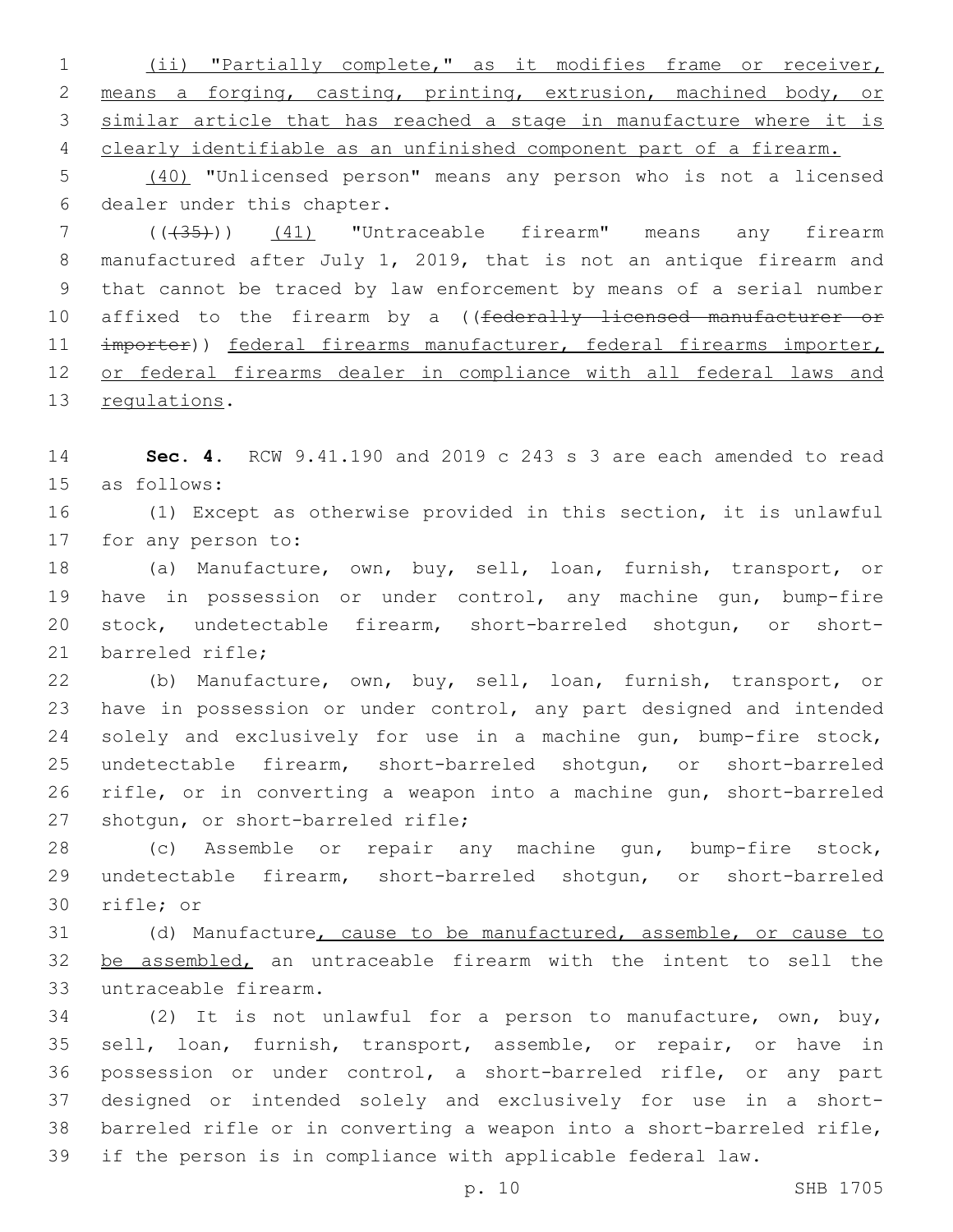(3) Subsection (1) of this section shall not apply to:

 (a) Any peace officer in the discharge of official duty or traveling to or from official duty, or to any officer or member of the armed forces of the United States or the state of Washington in the discharge of official duty or traveling to or from official duty; or6

 (b) A person, including an employee of such person if the employee has undergone fingerprinting and a background check, who or which is exempt from or licensed under federal law, and engaged in 10 the production, manufacture, repair, or testing of machine guns, bump-fire stocks, short-barreled shotguns, or short-barreled rifles:

 (i) To be used or purchased by the armed forces of the United 13 States;

 (ii) To be used or purchased by federal, state, county, or 15 municipal law enforcement agencies; or

 (iii) For exportation in compliance with all applicable federal 17 laws and regulations.

 (4) It shall be an affirmative defense to a prosecution brought under this section that the machine gun or short-barreled shotgun was acquired prior to July 1, 1994, and is possessed in compliance with 21 federal law.

 (5) Any person violating this section is guilty of a class C 23 felony.

 NEW SECTION. **Sec. 5.** A new section is added to chapter 9.41 RCW 25 to read as follows:

 (1) No person may manufacture, cause to be manufactured, assemble, or cause to be assembled an untraceable firearm.

 (2) After March 10, 2023, no person may knowingly or recklessly possess, transport, or receive an untraceable firearm, unless the party possessing, transporting, or receiving the untraceable firearm is a law enforcement agency or a federal firearms importer, federal firearms manufacturer, or federal firearms dealer.

 (3) No person may sell, offer to sell, transfer, or purchase an untraceable firearm.34

 (4) Subsections (2) and (3) of this section do not apply to any 36 firearm that:

37 (a) Has been rendered permanently inoperable;

 (b) Is an antique firearm, as defined in 18 U.S.C. Sec. 39  $921(a)(16)$ ;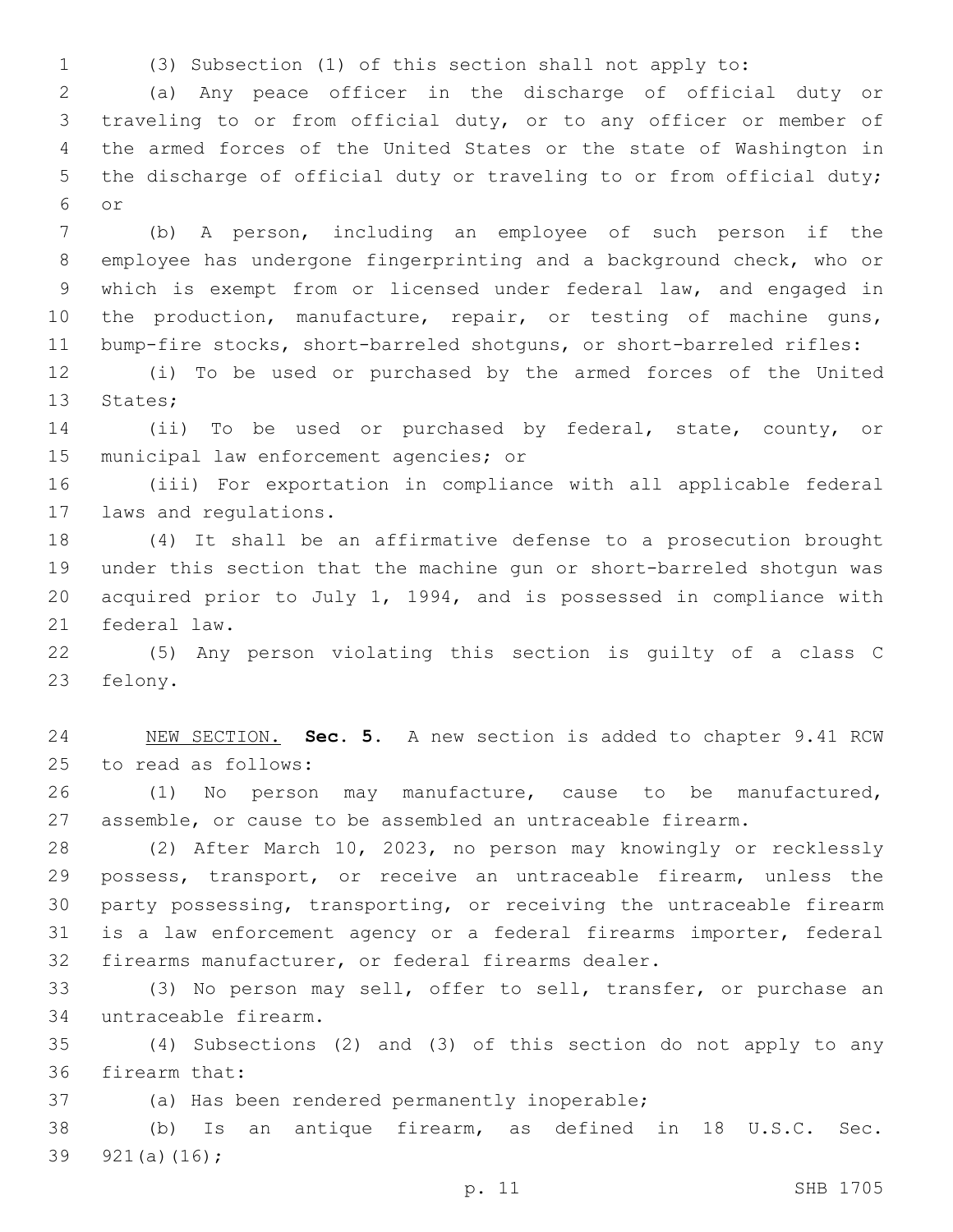(c) Was manufactured before 1968; or1

 (d) Has been imprinted by a federal firearms dealer or other federal licensee authorized to provide marking services as provided 4 for in section 7 of this act.

 (5)(a) Any person who violates this section commits a civil infraction and shall be assessed a monetary penalty of \$500.

 (b) If a person previously has been found to have violated this section, then the person is guilty of a misdemeanor punishable under chapter 9A.20 RCW for each subsequent violation of this section.

 (c) If a person previously has been found to have violated this section two or more times, then the person is guilty of a gross misdemeanor punishable under chapter 9A.20 RCW for each subsequent 13 violation of this section.

 (d) If a person violates this section by manufacturing, causing to be manufactured, assembling, causing to be assembled, possessing, transporting, receiving, selling, offering to sell, transferring, or purchasing three or more untraceable firearms at a time, then the person is guilty of a gross misdemeanor punishable under chapter 19 9A.20 RCW for each violation of this section.

 (e) A person commits a separate violation of this section for each and every firearm to which this section applies.

 NEW SECTION. **Sec. 6.** A new section is added to chapter 9.41 RCW 23 to read as follows:

 (1) After March 10, 2023, no person may knowingly or recklessly possess, transport, or receive an unfinished frame or receiver, unless: (a) The party possessing, transporting, or receiving the unfinished frame or receiver is a law enforcement agency or a federal firearms importer, federal firearms manufacturer, or federal firearms dealer; or (b) the unfinished frame or receiver has been imprinted with a serial number issued by a federal firearms importer, federal firearms manufacturer, or federal firearms dealer.

 (2) No person may sell, offer to sell, transfer, or purchase an unfinished frame or receiver, unless: (a) The party purchasing the unfinished frame or receiver is a federal firearms importer, federal firearms manufacturer, or federal firearms dealer; or (b) the unfinished frame or receiver has been imprinted with a serial number issued by a federal firearms importer, federal firearms manufacturer, 38 or federal firearms dealer.

p. 12 SHB 1705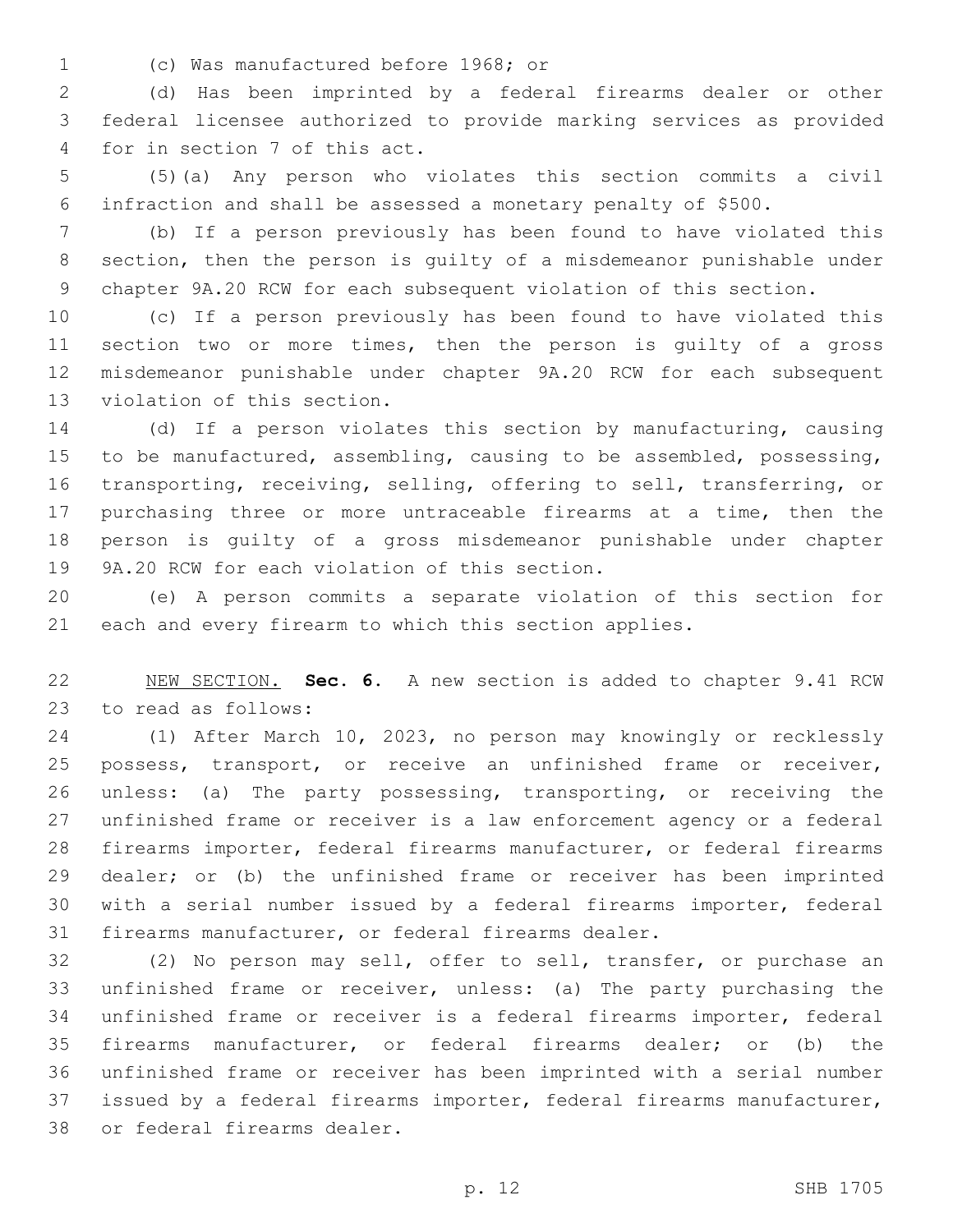(3) Subsection (1) of this section does not apply to any unfinished frame or receiver that has been imprinted by a federal firearms dealer or other federal licensee authorized to provide marking services as provided for in section 7 of this act.

 (4)(a) Any person who violates this section commits a civil infraction and shall be assessed a monetary penalty of \$500.

 (b) If a person previously has been found to have violated this section, then the person is guilty of a misdemeanor punishable under chapter 9A.20 RCW for each subsequent violation of this section.

 (c) If a person previously has been found to have violated this section two or more times, then the person is guilty of a gross misdemeanor punishable under chapter 9A.20 RCW for each subsequent 13 violation of this section.

 (d) If a person violates this section by possessing, transporting, receiving, selling, offering to sell, transferring, or purchasing three or more unfinished frames or receivers at a time, then the person is guilty of a gross misdemeanor punishable under chapter 9A.20 RCW for each violation of this section.

 (e) A person commits a separate violation of this section for each and every unfinished frame or receiver to which this section 21 applies.

 NEW SECTION. **Sec. 7.** A new section is added to chapter 9.41 RCW 23 to read as follows:

 (1) A federal firearms dealer or other federal licensee authorized to provide marking services for firearms may imprint a firearm or unfinished frame or receiver with a serial number.

 (2) The firearm or unfinished frame or receiver shall be imprinted with the licensee's abbreviated federal firearms license number as a prefix (which is the first three and last five digits) followed by a hyphen, and then followed by a number as a suffix, e.g., "12345678-(number)." The serial number must be placed in a manner that accords with the requirements under federal law for affixing serial numbers to firearms, including the requirements that the serial number be at the minimum size and depth, and not susceptible to being readily obliterated, altered, or removed.

 (3) The serial number must not duplicate any serial numbers placed by the federal firearms dealer or other federal licensee on any other firearm or unfinished frame or receiver.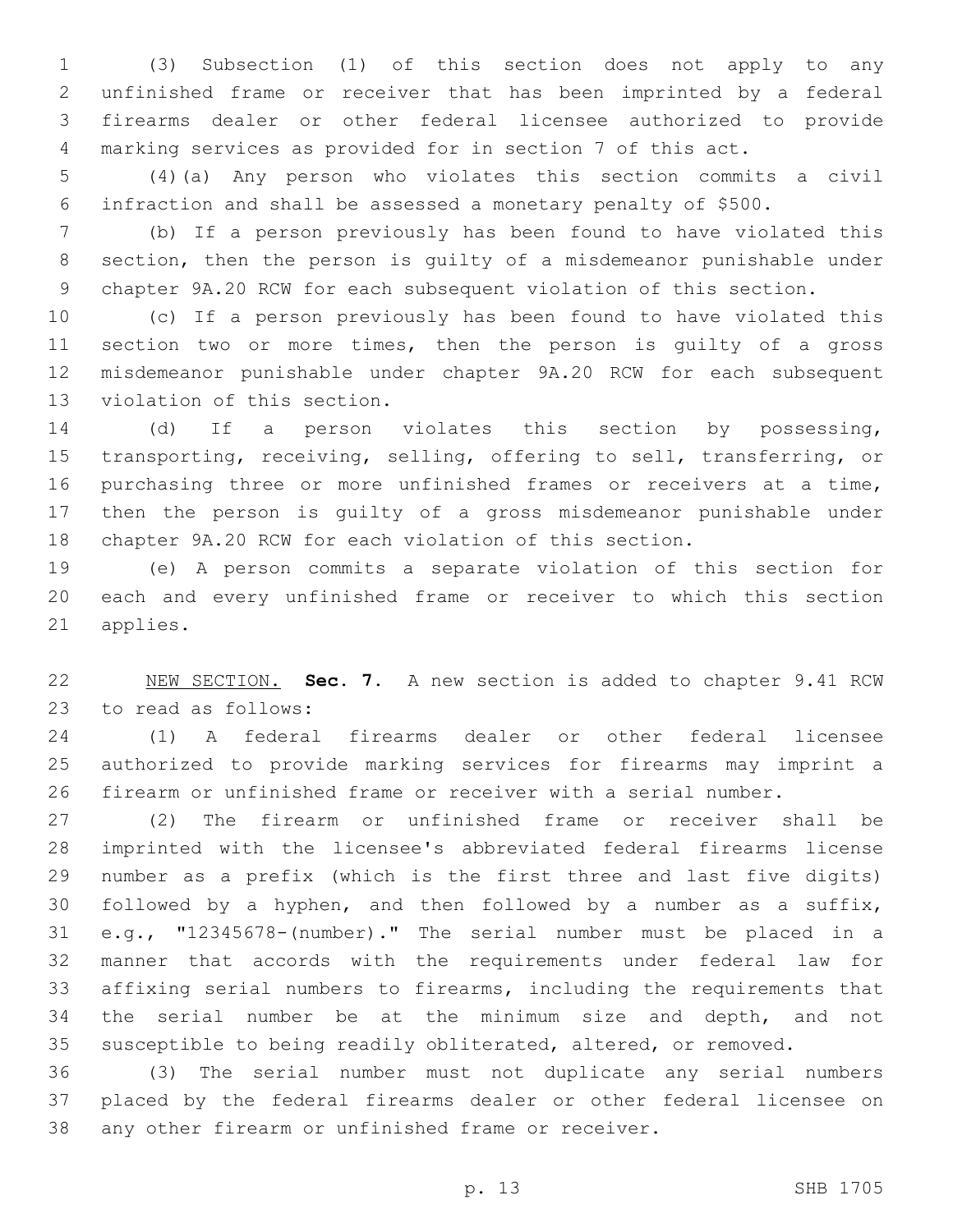(4) Whenever a federal firearms dealer or other federal licensee imprints a firearm or unfinished frame or receiver with a serial number, the licensee shall retain records that accord with the requirements under federal law in the case of the sale of a firearm.

 **Sec. 8.** RCW 43.43.580 and 2020 c 28 s 1 are each amended to read as follows:6

 (1) The Washington state patrol shall establish a firearms background check unit to serve as a centralized single point of contact for dealers to conduct background checks for firearms sales or transfers required under chapter 9.41 RCW and the federal Brady handgun violence prevention act (18 U.S.C. Sec. 921 et seq.). The Washington state patrol shall establish an automated firearms background check system to conduct background checks on applicants for the purchase or transfer of a firearm. The system must include 15 the following characteristics:

 (a) Allow a dealer to contact the Washington state patrol through a web portal or other electronic means and by telephone to request a background check of an applicant for the purchase or transfer of a 19 firearm:

 (b) Provide a dealer with a notification that a firearm purchase 21 or transfer application has been received;

(c) Assign a unique identifier to the background check inquiry;

 (d) Provide an automated response to the dealer indicating 24 whether the transfer may proceed or is denied, or that the check is indeterminate and will require further investigation;

 (e) Include measures to ensure data integrity and the confidentiality and security of all records and data transmitted and 28 received by the system; and

 (f) Include a performance metrics tracking system to evaluate the 30 performance of the background check system.

 (2) Upon receipt of a request from a dealer for a background check in connection with the sale or transfer of a firearm, the 33 Washington state patrol shall:

 (a) Provide the dealer with a notification that a firearm 35 transfer application has been received;

 (b) Conduct a check of the national instant criminal background check system and the following additional records systems to determine whether the transferee is prohibited from possessing a firearm under state or federal law: (i) The Washington crime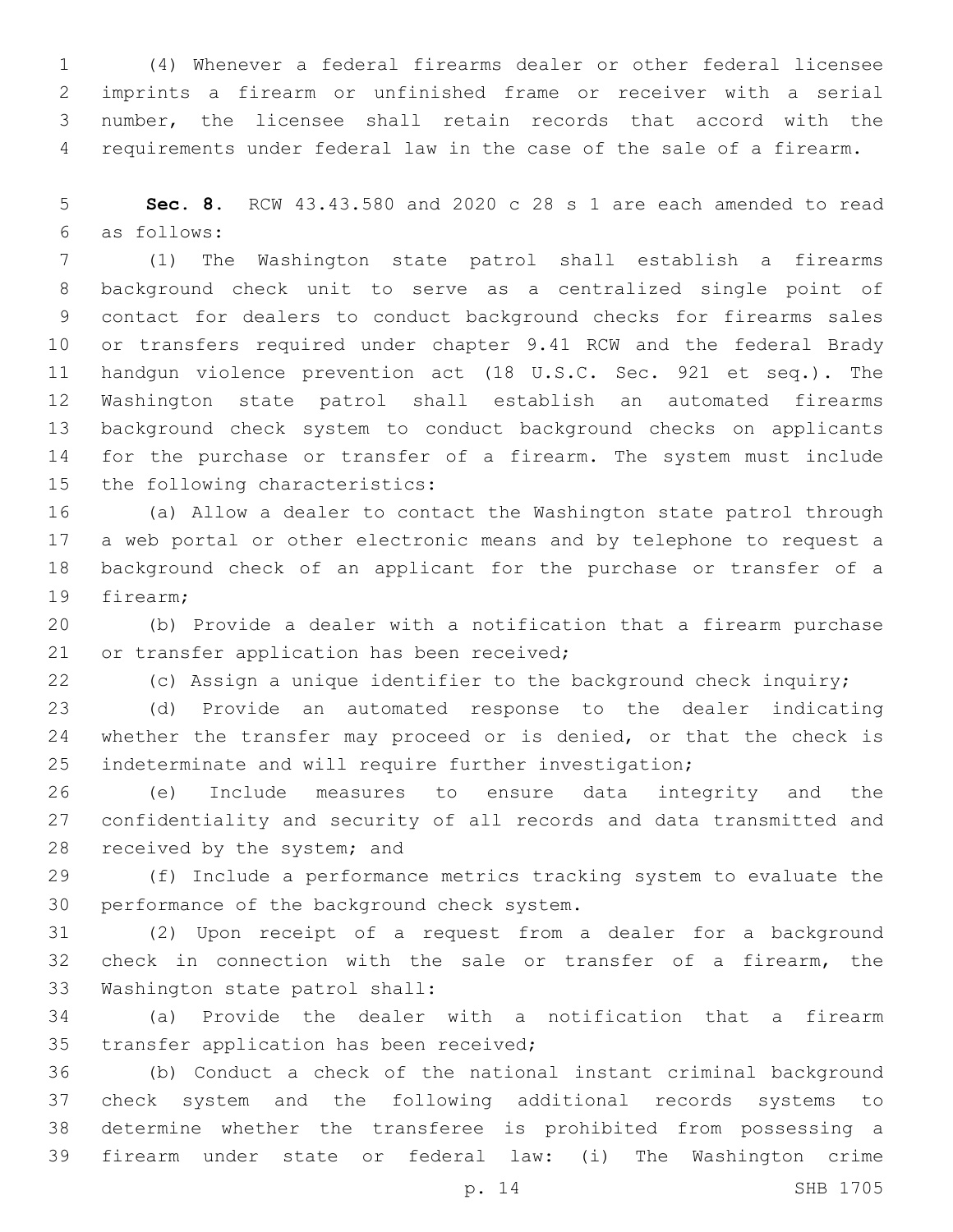information center and Washington state identification system; (ii) the health care authority electronic database; (iii) the federal bureau of investigation national data exchange database and any available repository of statewide local law enforcement record management systems information; (iv) the administrative office of the courts case management system; and (v) other databases or resources 7 as appropriate;

 (c) Perform an equivalency analysis on criminal charges in foreign jurisdictions to determine if the applicant has been convicted as defined in RCW 9.41.040(3) and if the offense is 11 equivalent to a Washington felony as defined in RCW  $9.41.010((\{8\}))$ ;

 (d) Notify the dealer without delay that the records indicate the individual is prohibited from possessing a firearm and the transfer is denied or that the individual is approved to complete the transfer. If the results of the background check are indeterminate, the Washington state patrol shall notify the dealer of the delay and 17 conduct necessary research and investigation to resolve the inquiry; 18 and

(e) Provide the dealer with a unique identifier for the inquiry.

 (3) The Washington state patrol may hold the delivery of a firearm to an applicant under the circumstances provided in RCW 22 9.41.090 (4) and (5).

 (4)(a) The Washington state patrol shall require a dealer to charge each firearm purchaser or transferee a fee for performing background checks in connection with firearms transfers. The fee must be set at an amount necessary to cover the annual costs of operating and maintaining the firearm background check system but shall not exceed eighteen dollars. The Washington state patrol shall transmit the fees collected to the state treasurer for deposit in the state firearms background check system account created in RCW 43.43.590. It is the intent of the legislature that once the state firearm background check system is established, the fee established in this section will replace the fee required in RCW 9.41.090(7).

 (b) The background check fee required under this subsection does not apply to any background check conducted in connection with a pawnbroker's receipt of a pawned firearm or the redemption of a 37 pawned firearm.

 (5) The Washington state patrol shall establish a procedure for a person who has been denied a firearms transfer as the result of a background check to appeal the denial to the Washington state patrol